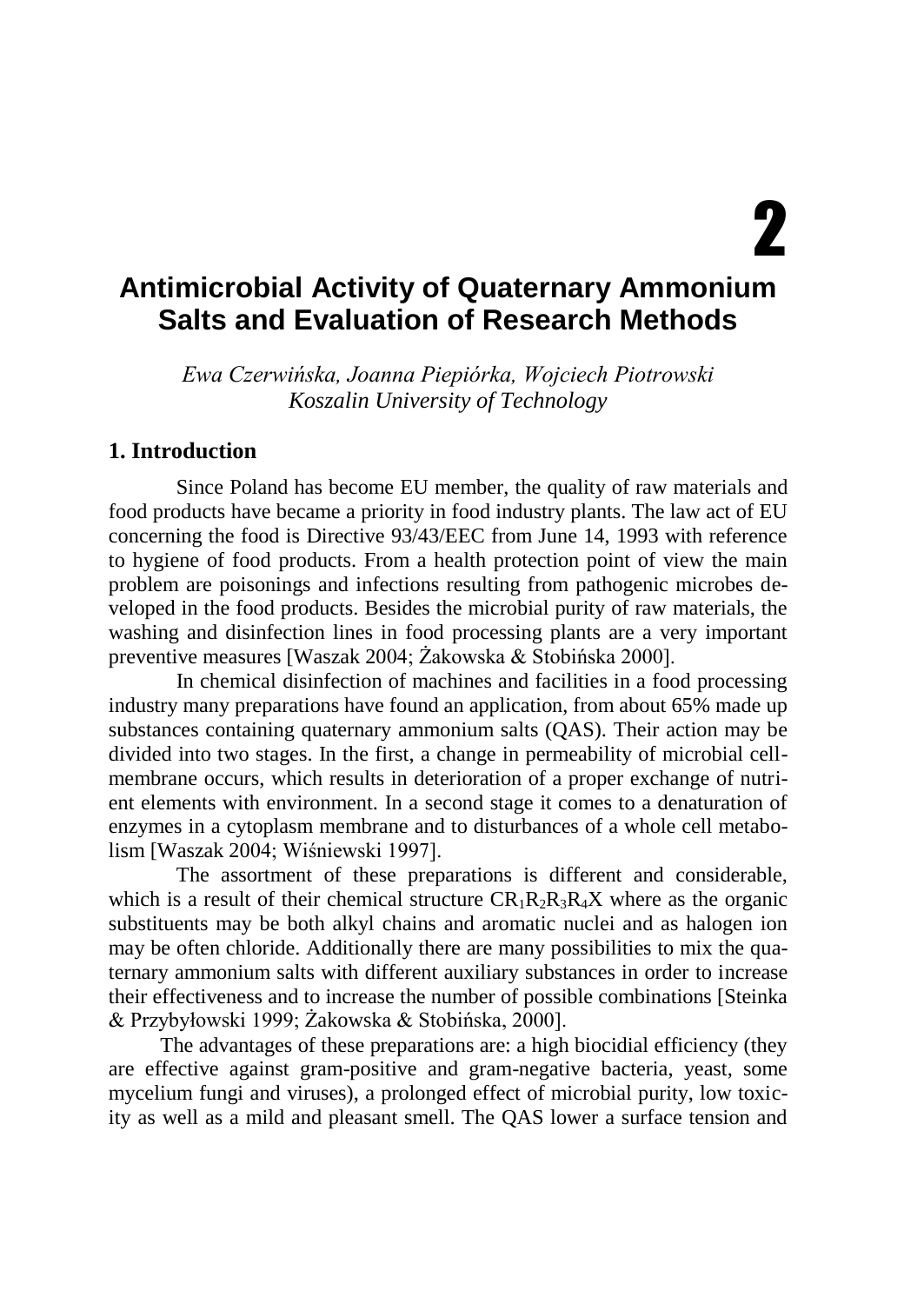effectively penetrate a dirt layer and do not cause a corrosive action on disinfected surface. They work by 4-10 pH, have a good solubility in water and a high durability in concentrated and working solutions, which is their additional advantage [Steinka & Przybyłowski 1999; Żakowska & Stobińska, 2000].

The disadvantage of these preparations is a foaming ability, which makes it difficult to rinse the washed items. Hard water, organic impurities e.g. proteins, fats, blood and a presence of soaps decrease their antimicrobial activity [Wiśniewski 1997]. In order to eliminate the danger of microbial resistance, it is recommended to use them alternately with preparations with other mode of action.

#### **2. Aim and Scope of the Investigations**

The aim of undertaken investigations was to evaluate and compare an antimicrobial activity of QAS against most frequently occurring microorganisms in a food industry. The investigations were carried out in laboratory conditions with the methods recommended by NIH.

#### **3. Material and Methods**

A choice of the desinfectants used was made on the basis of a chemical structure of QAS. The active substances of the preparations were:

A – 10% of didecylodimethylammonium chloride, phosphonates, nonione tensides, smell substances,  $B - 10\%$  didecildimethylammonium chloride, gluconate chlorhexydyne, dihydroxyethylalkylamine oxide,  $C - 1\%$  of didecyldidimethylammonium, 55% by weight of isopropyl alcohol.

In the investigation working solutions were used made according to the producer recommendations:  $A - 5\%$ ,  $B - 1\%$ ,  $C -$  undiluted.

Bacteria and fungi under investigations were taken by isolation from food products and belonged to the strains stored in a Microbiology research laboratory. For the tests used 0.5% suspensions (according to Mc Farland scale) of *Escherichia coli, Bacillus subtilis, Bacillus cereus, Aspergillus sp., Penicillium sp., Fusarium sp.*. The bacterial culture was carried out on nutritional agar  $(24 h - 37^{\circ}C)$  and fungi culture on Sabourad breeding medium (5days- 22 $^{\circ}C$ ). As a control a deionized, sterile water was used.

Antimicrobial activity of chosen disinfectants was evaluated according to by NIH recommended techniques:

**The disc-diffusion method** (bacteria, fungi) – the suspensions of bacteria or fungi were distributed on an adequate medium. Then disc tissue paper impregnated with disinfectant was put on a plate. As an index of sensitivity of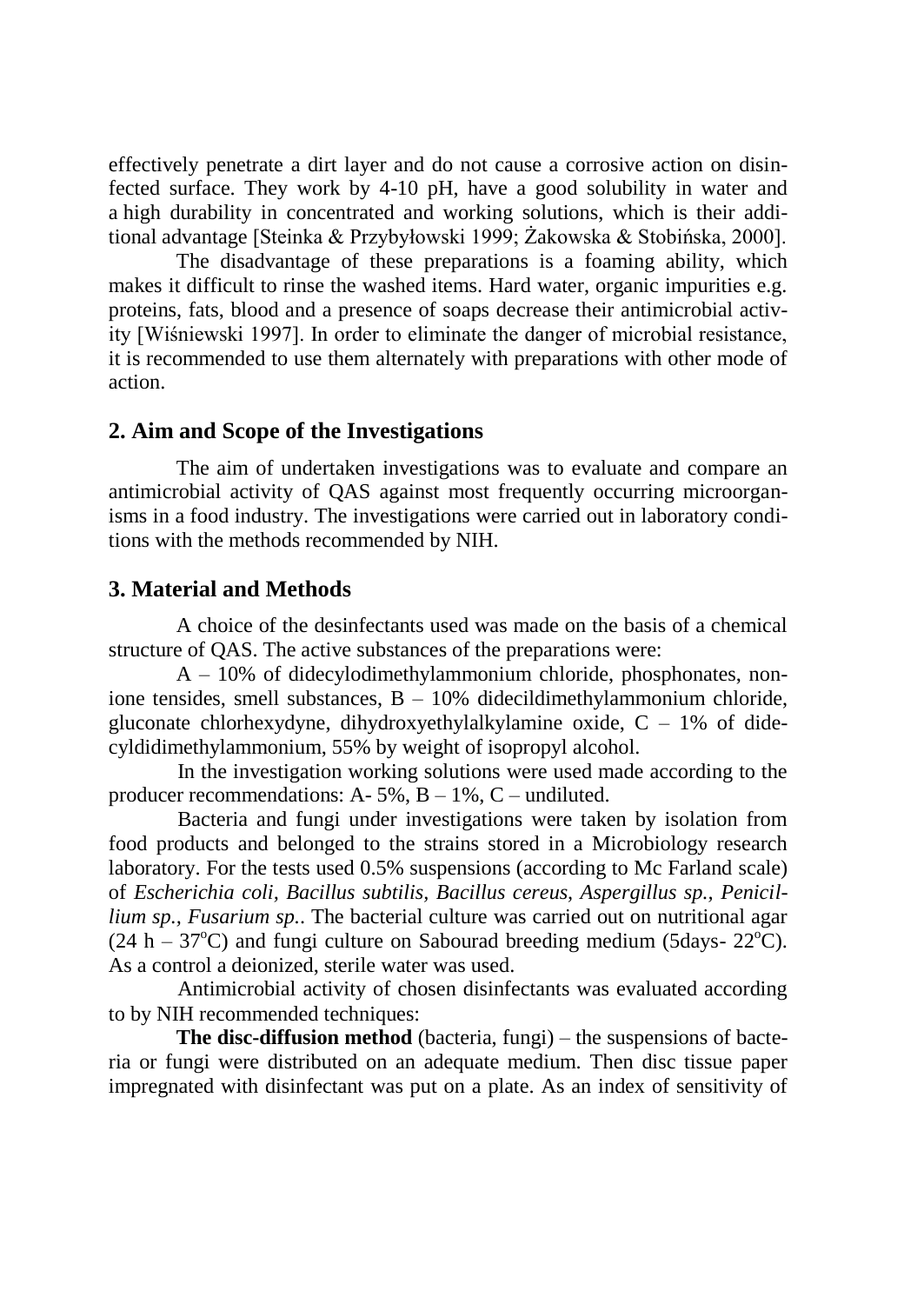the microbial cultures, a size of inhibition zone was taken [Krzywicka *et al.*, 1982].

**The carrier (stamp) method** (bacteria, fungi) - a metal stamp covered with a sterile fabric was infected by a microbe suspension and then remained for drying up at an ambient temperature. The dried stamp was then treated with a disinfectant, rinsed in distilled water and after drying up, a microbial suspension was distributed. The number of microbial colonies after this procedure was accepted as a basis of evaluation [Krzywicka *et al.*, 1993].

**The flood method** (bacteria) – a disinfecting solution was at first mixed with a bacteria suspension and then neutralized. Using this flood method of Koch it was possible to evaluate the reduction degree of the number of tested microorganisms after time of contact with the disinfectant [Krzywicka *et al.*, 1982].

**The method of a reversed diffusion** (fungi) – the susceptibility of fungi involved observation of a mycelium development on adequate substratum contained disinfectant. The size of mycelium development was the basis of an evaluation [Krzywicka *et al.*, 1982].

### **4. Results**

Statistic analyses of results using three different methods proved that tested microorganisms significantly differed from each other taking into account reaction for disinfectants, based on quaternary ammonium salts, prepared according to producer directions. Interaction significance between analysed factors was also proved.

The methods used for an evaluation of a antimicrobial activity of disinfectants showed a great uniformity of results. Values of correlation coefficient were as followed:

- $\triangleright$   $r = 0.956$ <sup>\*\*</sup>, where methods based on evaluation of number of microbial colonies (stamp and flood Koch's method) were compared,
- $\triangleright$   $r = -0.958**$  and  $-0.872**$  for comparing methods based on different evaluation criterions. It is: evaluation of number of microbial colonies (stamp and flood Koch's method) and evaluation of size of inhibition zone (disc-diffusion method). In this case the minus value of correlation coefficient means that the stronger inhibition of colonies number on plate caused by tested preparations, the higher growing inhibition by disinfectants.

Despite of correspondence of achieved results, using methods with different precision characterised bacterial reaction for used disinfectants. The stronger bacterial reaction was characterized by flood Koch's method. It was expressed by the highest value of variability coefficient  $(V=78,2%)$  and the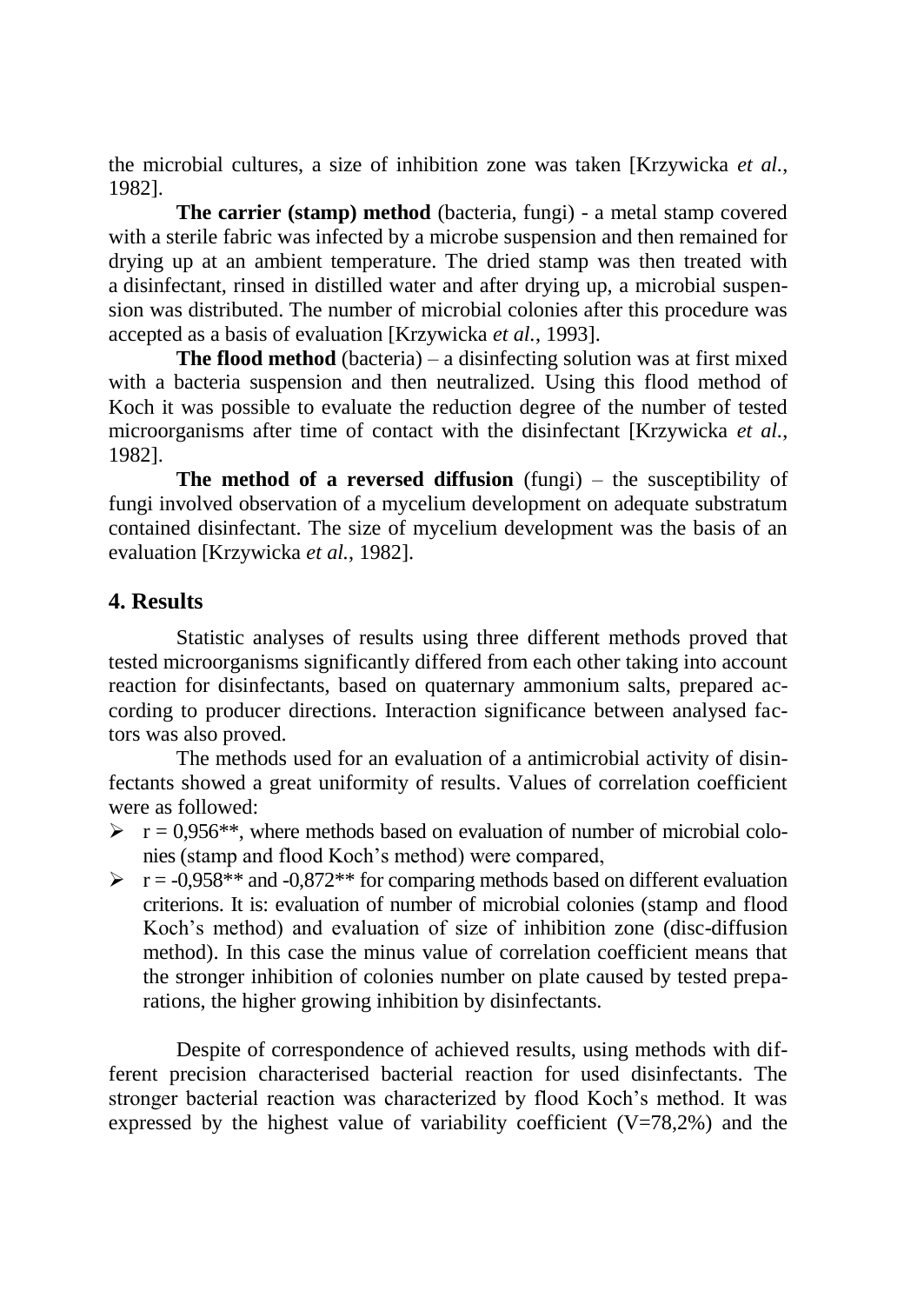wider range of evaluation values. Expressing it as a deviation from arithmetic mean (0%) it was range from -99,9 to + 127,2% ( $\Sigma$  227,1%). Analogical for other methods it was for:

- $\triangleright$  stamp method:  $V=65,9\%$ , range from -93,8 to +85,8% ( $\Sigma$  179,6%),
- $\triangleright$  disc-diffusion method: V=50,6%, range from -57,2 to +84,9% ( $\Sigma$  140,1%).

Independently of kind of preparations the lowest sensitivity evaluated by above methods had bacteria species of *Bacillus subtilis* (tab. 1). It was characterised by the lowest changeability to analysed factors  $(V=105%)$  and the highest range of evaluation range from -95.8 to +167,9% ( $\Sigma$  265.8%) of deviation from arithmetic mean. In the case of *Bacillus cereus*, which occurred as a the most sensitive, reaction changeability and ranges were the highest and amounted appropriate V=127,4%; range from -99.9 to +327.3% ( $\Sigma$  427,2%) of deviation from arithmetic mean.

Correspondence of reaction of above bacteria species as well as *B.cereus*  and *E.coli* for used disinfectant was proved by statistic. It means together with reaction significance bacteria species x disinfectants that their reaction was shaped different and it depended on preparation kind. The same significant results showed *B. subtilis* and *E.coli* (r=0,857\*\*). Nevertheless bacteria growth, especially of *E.coli,* was limited the strongest by preparation consist of didecylodimethylamonium chloride and isopropyl alcohol.

Fungi's sensitivity evaluated by different methods was significantly correspondent in all cases with reaction of tested bacteria species. Correlation coefficients were in range from 0,696 – for comparing of *Penicillium* sp. Reaction with *B.subtilis*, to 0,966\*\* in the case of *B.cereus*.

Comparing to bacteria fungi reaction for tested preparation was more diverse, especially in disc-diffusion method. It was expressed by the highest value of changeability coefficient (V=90.1%) and the wider range of evaluation values. Expressing it as a deviation from arithmetic mean (0%) it was range from -99,6 to + 123,9% ( $\Sigma$  223,6%). Analogical for other methods it was for:

- $\triangleright$  stamp method:  $V=81,2\%$ , range from  $-84,4$  to  $+118,1\%$  ( $\Sigma$  202,5%),
- $\triangleright$  disc-diffusion method: V=66,4%, range from -77,8 to +97,0% ( $\Sigma$  174,8%).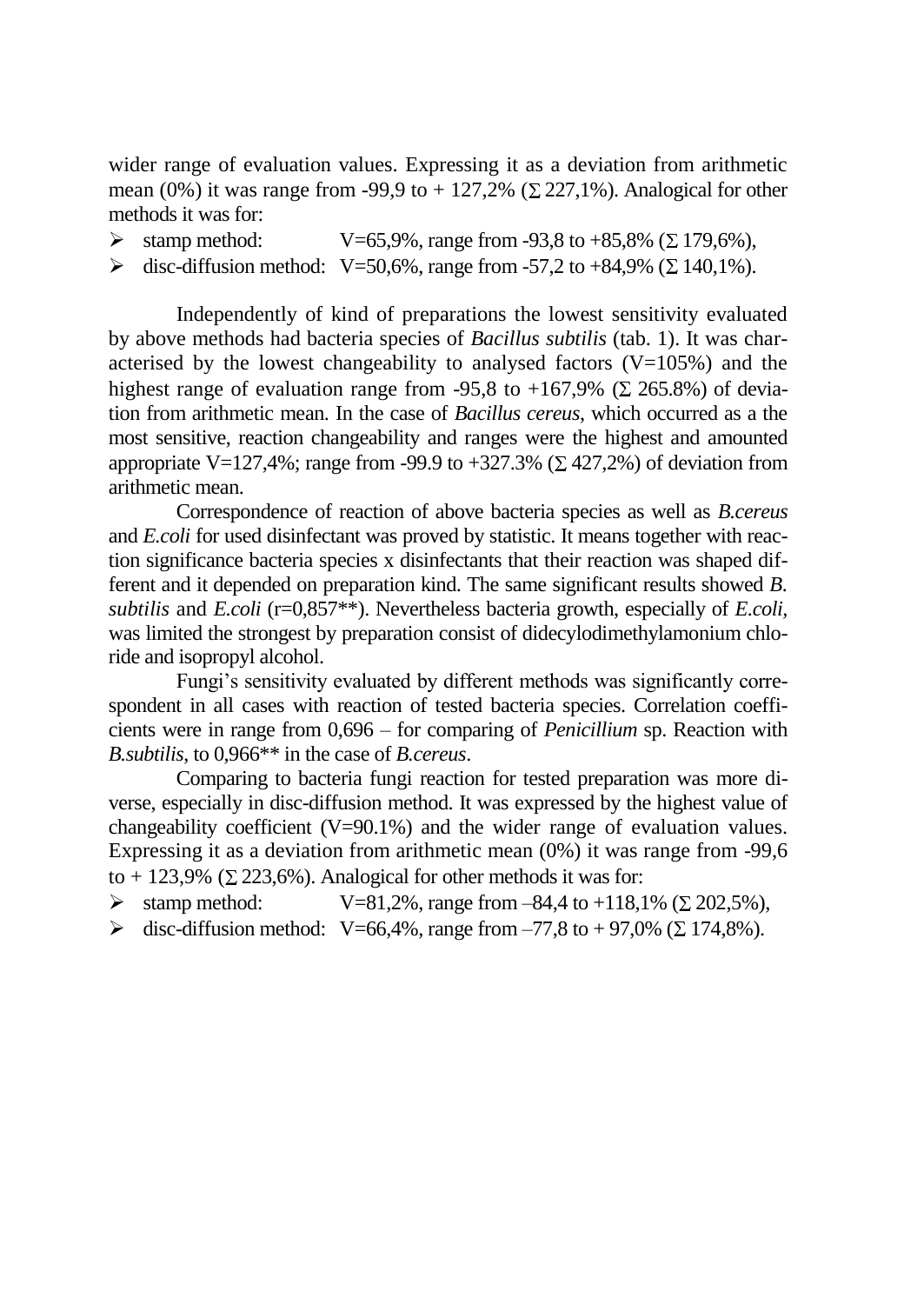| Table 1. Disinfectants effectiveness against bacteria and fungi evaluated with four |
|-------------------------------------------------------------------------------------|
| methods                                                                             |

|                                                   | <b>Microorganisms</b><br>tested | <b>Disinfecants</b> |                                          |                             |                               |
|---------------------------------------------------|---------------------------------|---------------------|------------------------------------------|-----------------------------|-------------------------------|
| <b>Methods</b>                                    |                                 | $\mathbf{A}$        | B<br>(solution $5\%$ ) (solution $1\%$ ) | $\mathbf C$<br>(nondiluted) | H <sub>2</sub> O<br>(control) |
| (inhibition zone in cm)<br>Disk - diffusion       | Escherichia coli                | 5.33                | 5,83                                     | 7,00                        | 0,00                          |
|                                                   | <b>Bacillus subtilis</b>        | 5,08                | 3,25                                     | 4,17                        | 0,00                          |
|                                                   | <b>Bacillus</b> cereus          | 13,00               | 8,25                                     | 13,42                       | 0,00                          |
| method                                            | Aspergillus sp.                 | 2,00                | 1,00                                     | 6,00                        | 0,00                          |
|                                                   | Penicillium sp.                 | 2,92                | 0,50                                     | 5,00                        | 0,00                          |
|                                                   | Fusarium sp.                    | 0,68                | 0,00                                     | 6,00                        | 0,00                          |
|                                                   | Escherichia coli                | 17600               | 120,67                                   | 81,83                       | 500,00                        |
|                                                   | <b>Bacillus subtilis</b>        | 158,33              | 208,33                                   | 176,67                      | 500,00                        |
| (no of colonies)<br>Germ carrier<br>method        | <b>Bacillus cereus</b>          | 11,33               | 69,00                                    | 7,00                        | 120,00                        |
|                                                   | Aspergillus sp.                 | 120,00              | 140,00                                   | 16,00                       | 200,00                        |
|                                                   | Penicillium sp.                 | 20,00               | 150,00                                   | 15,00                       | 200,00                        |
|                                                   | Fusarium sp.                    | 150,00              | 200,00                                   | 14,33                       | 200,00                        |
| Flood method<br>(no of colonies)                  | Escherichia coli                | 45,67               | 28,33                                    | 8.33                        | 120,00                        |
|                                                   | <b>Bacillus subtilis</b>        | 30,33               | 61,67                                    | 46,67                       | 200,00                        |
|                                                   | <b>Bacillus cereus</b>          | 4,33                | 19,00                                    | 0,00                        | 100,00                        |
| Reverse diffusion<br>method (size of<br>colonies) | Aspergillus sp.                 | 12,00               | 14,00                                    | 2,42                        | 18,92                         |
|                                                   | Penicillium sp.                 | 4,33                | 13,08                                    | 3,17                        | 18,25                         |
|                                                   | Fusarium sp.                    | 12,33               | 17,75                                    | 2,00                        | 22,50                         |

**Tabela 1.** Skuteczność dezynfektantów oceniona czterema metodami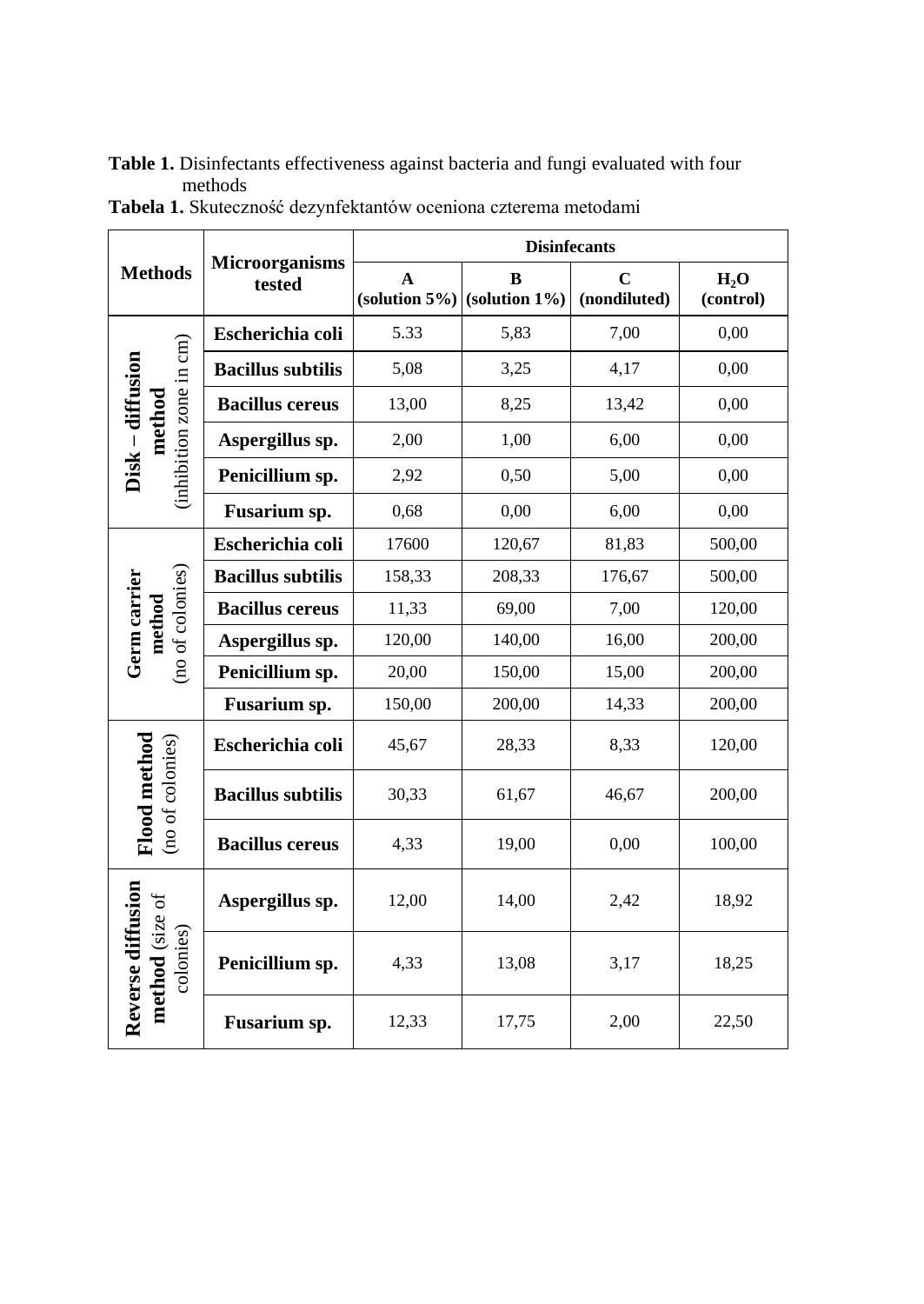Similar like at bacteria, used methods at significant correspondent way characterised fungi reaction for tested disinfectants. Values of correlation coefficients were as followed:

- $\triangleright$   $r = 0.989$ <sup>\*\*</sup>, where methods based on evaluation of number of microbial colonies (stamp) and its size (reserved diffusion) were compared,
- $\triangleright$   $r = -0.929**$  and  $-0.944**$  for comparing method based on evaluation of number of colonies (stamp) and its size (differ diffusion) with method of size evaluation of inhibition zone (disc-diffusion method). The minus value of correlation coefficient means that the lower number and size of fungi colonies on plate, the higher growing inhibition by tested disinfectants.

Independently of kind of preparations the lowest sensitivity evaluated by above methods had fungi of *Fusarium* sp. (tab. 1). Changeability of its reaction to analysed factors was at a range of 167,5% and the range of evaluation values was from -99,9 to +346,5% ( $\Sigma$  446,4%) of deviation from arithmetic mean. Fungi *Penicilliun* sp. was the most sensitive, where the method of carrier stamp and reversed diffusion was used. Changeability of its reaction and a range were the highest and amounted appropriately:  $V=628,7\%$ ; range from -97,9 to +530,8% ( $\Sigma$  628.7%) of deviation from arithmetic mean. Nevertheless, in case of disc-diffusion method, a little bit more sensitive occurred fungi *Aspergillus* sp., with the lowest range of changeability  $(V=156.4\%)$  and the more narrow range of evaluation values (from -97,1 to +302,0%;  $\Sigma$  399,1% of deviation from arithmetic mean).

Despite of differences, reaction of tested fungi's to above disinfectants was significantly correspondent, and values of correlation coefficient were from  $r=0.997$ to r=0,791\*. The highest sensitivity reaction of tested fungi was observed with preparation consist of didecylodimethylamonium chloride and isopropyl alcohol.

#### **5. Discussion**

The evaluation based on four methods from which the two were the universal ones (the disc-diffusion and carrier method) and were suitable both for bacteria and fungi and the remaining two (the flood and of reversed diffusion methods) which may be defined as the target methods. The methods differed first of all by a way of their performing. The most quick and easy to perform were the disc-diffusion and reversed diffusion methods. The low contamination probability from environment is an additional factor in favor of their application. The most difficult performing procedure presented the carrier (stamp) method. The long performing time as well as the possibility of a material contamination in case of low level of sterility in a lab may lead to false evaluation results.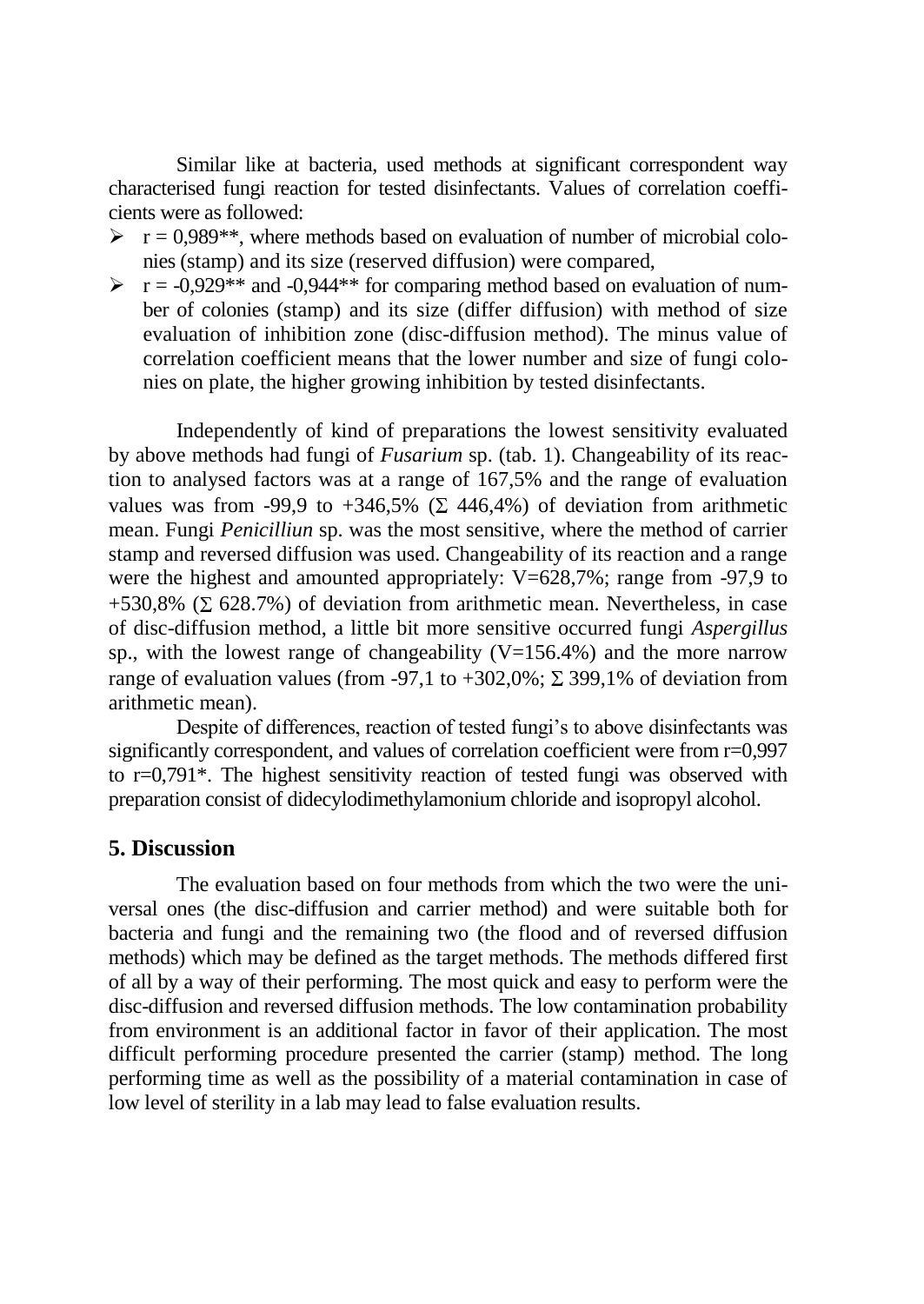

**Fig. 1.** Size of inhibition zone in disc – diffusion method **Rys. 1.** Rozmiar strefy inhibicji – metoda dyfuzji



**Fig. 2.** Amount of microbes colonies in germ carrier method **Rys. 2.** Ilość kolonii bakterii w metodzie nosiciela bakterii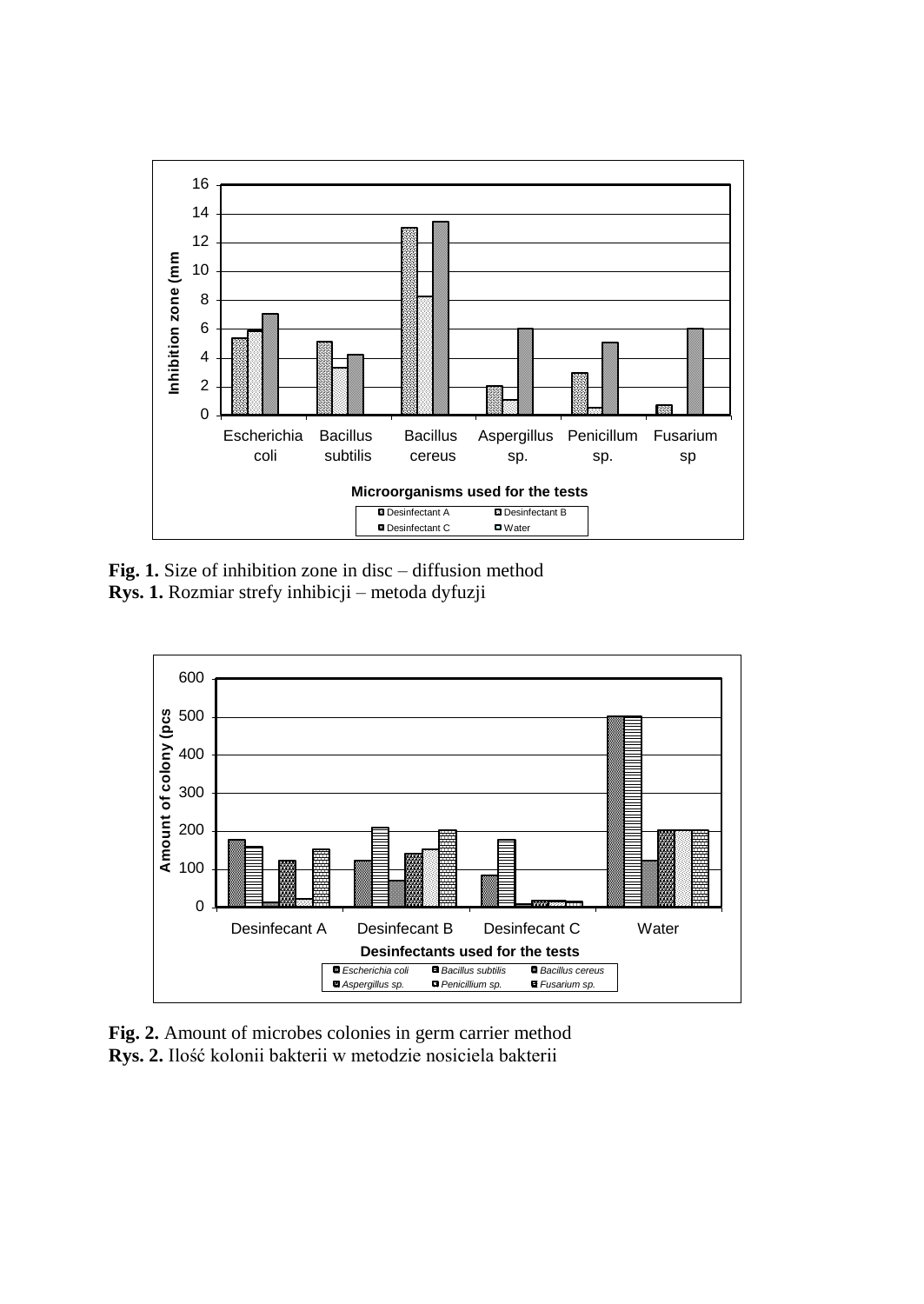

**Fig. 3.** Amount of bacteria colonies in flood **Rys. 3.** Ilość kolonii bakterii w zalewie



**Fig. 4.** Amount of fungus colonies in method reverse diffusion method **Rys. 4.** Ilość kolonii grzybów w metodzie odwróconej dyfuzji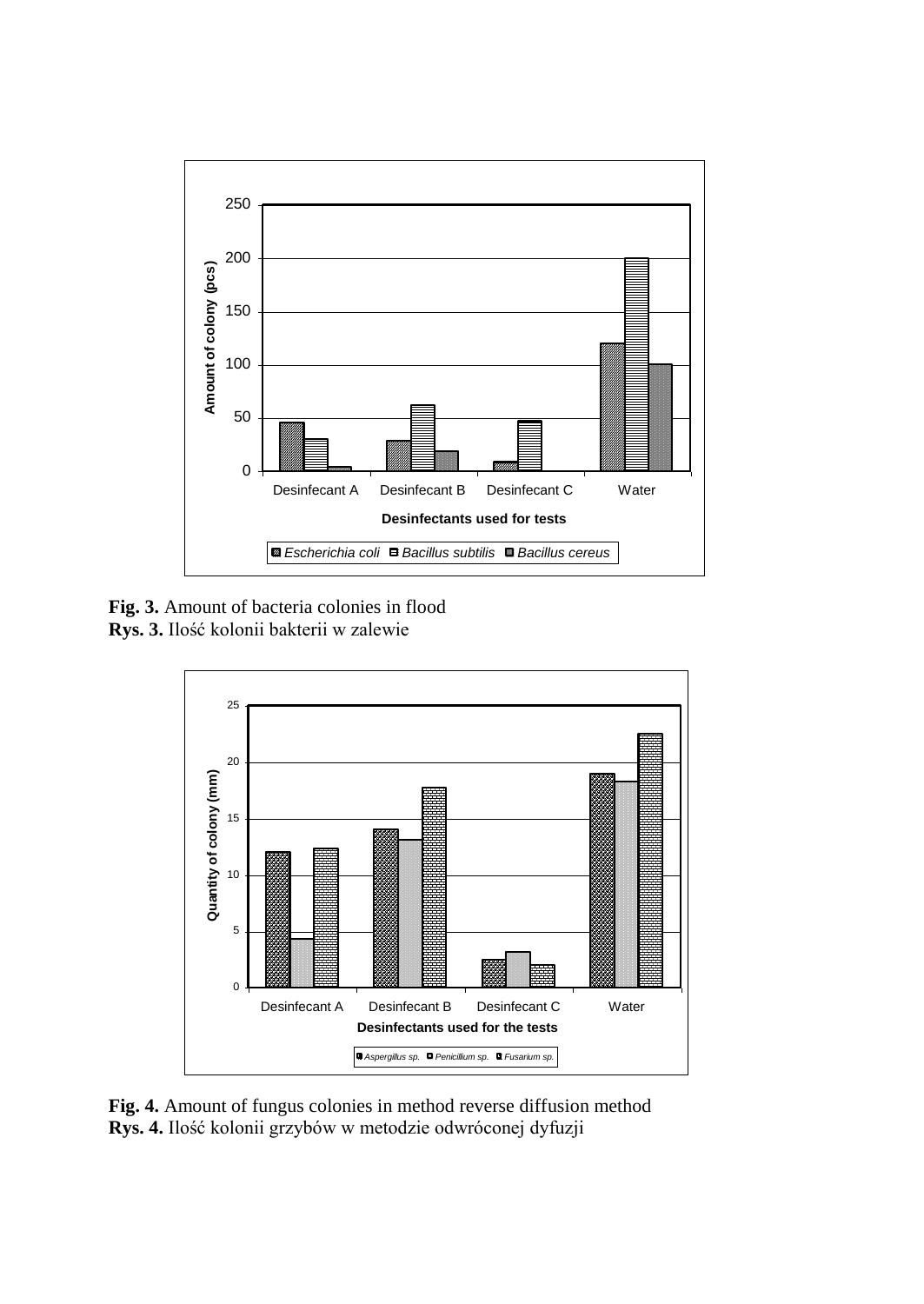The important feature of the used methods is their sensitivity. In this relation the best in a case of bacteria was a flood method and in a case of fungi the method of reversed diffusion.

The differentiated biocidial efficiency of the evaluated disinfectants resulted mainly from a different concentration of QAS applied in working solutions (A-0,02%, B- 0,5%, C- 1%) and from additional substances contained in these disinfectants. So, it may be supposed that the highest activity of the disinfectant C against bacteria and fungi resulted from its chemical composition, where the active ingredients were both QAS (1%) and isopropyl alcohol (55% by weight). The working dissimilarity of two remaining preparations resulted mainly from their different chemical composition. The disinfectant A besides QAS contained also phosphonates (softening substances) and nonione tensides (surface active substances). The main task of these substances is to decrease surface tension between two contacting phases and to ensure good penetration of active substances into a cell inside. So, this preparation proved to be better than the preparation B, despite of a lower concentration of QAS.

The different susceptibility of bacteria on the preparations used in this work resulted first of all from heterogenous structure of cell walls. *Escherichia coli* belongs to the gram-negative bacteria, so a permeability of its cell walls is more poor than that of a genera *Bacillus* (gram-positive). In support of this statement may be used the results received for *Escherichia coli*, the reaction thereof on the used disinfectants was most differentiated. The next reason for the resistance against the used disinfectants was the bacteria ability to a biodegradation of these substances. *Bacillus subtilis* which was most resistant eliminates for instance a nitro group from derivative of phenols which is an ingredient of these compounds.

The resistance of fungi resulted also from a specific structure of their cell walls. The cell wall of fungi is more thick and rigid than that of bacteria and is composed from chitin, glucan, lipids and proteins what make the process of permeability to the cell inside more difficult. In a case of *Fusarium sp.* the resistance against disinfection was accompanied with a better nitrogen assimilation which decreased the biocidial activity of QAS.

The main task of a disinfection of machines and facilities in a food processing industry is a destruction of microorganisms, in order to prevent their transmission to food. The above presented results show that the hygienic procedure does not destroy completely the occurring microflora. It should be underlined that the evaluations were carried out in laboratory conditions where the resistance of microorganisms on the disinfectants is much weaker than that in a nature. At present the main problem is with bacteria attached to solid surfaces in a form of a biolayer and the resistance thereof may be 500-fold greater, when compared with free-living cells [Królasik, 11/05]. The washing and disinfecting